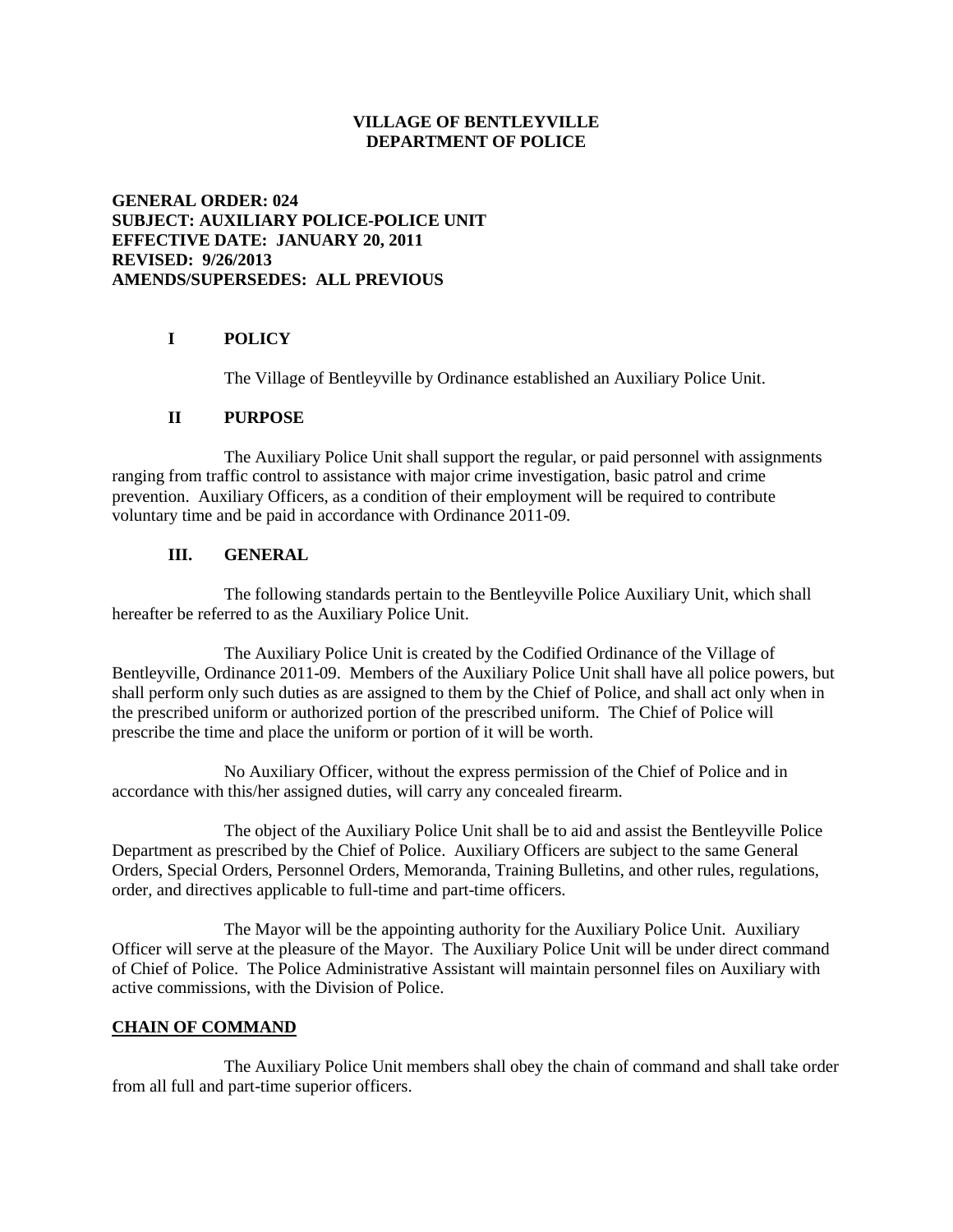### **SELECTION CRITERIA**

Auxiliary Officer Selection criteria will meet the same standards as the full-time officers. The applicant must be 21 years of age at the time they receive their commission and have an OPOTA Basic Police Officer Certificate, High School Diploma and valid Ohio Driver's License. Preference will be given to applicants with two or four year college degree and/or prior experience working as a police officer.

Applicant shall be in good physical health certified by a physical examination performed by a medical doctor. In addition, the applicant will be tested and required to meet the division physical agility standards.

The Applicant must sign a waiver regarding the division's right to request from any appropriate source, information concerning any criminal or civil liability, including financial or medical records.

Each Applicant shall be required to fill out a standard application and shall be advised as to any other requirement regarding the Department' policy. The Mayor will review the application upon its return. After determining that the Applicant meets the minimum standards, the Mayor will contact the Applicant to explain the job requirements.

If the Applicant meets the minimum requirements and wished to proceed, a background investigation will be started and the Applicant will be required to complete a background questionnaire.

It shall be the duty of the Chief of Police and/or the assigned investigative officer to arrange for the investigation of all applicants. A background investigation should include, but is not limited to the following:

- a) Fingerprints and photographs
- b) Prior employment verification
- c) Personal reference contacts
- d) Educational background verification

Barring any information that would indicate the applicant unsuitable after a full investigation, a date will be set for the applicant to be interviewed by the Mayor and then the Chief of Police. The Mayor will make the final decision regarding appointment.

Applicants will be advised at the time of the interview that notification of their acceptance or rejection will be forthcoming within thirty (30) days in an appropriate manner.

Upon being selected, the member's background investigation will become part of their personnel file maintained by the Police Administrative Assistant.

## **ENTRY LEVEL TRAINING**

Auxiliary officers will have completed all training required by the Ohio Peace Officer's Training Council for Law Enforcement Officers prior to beginning any active service with this agency.

Auxiliary Officers, though not normally assigned to specialized duties will be required to complete any specialized training commensurate with the duty they intend to perform and/or be assigned.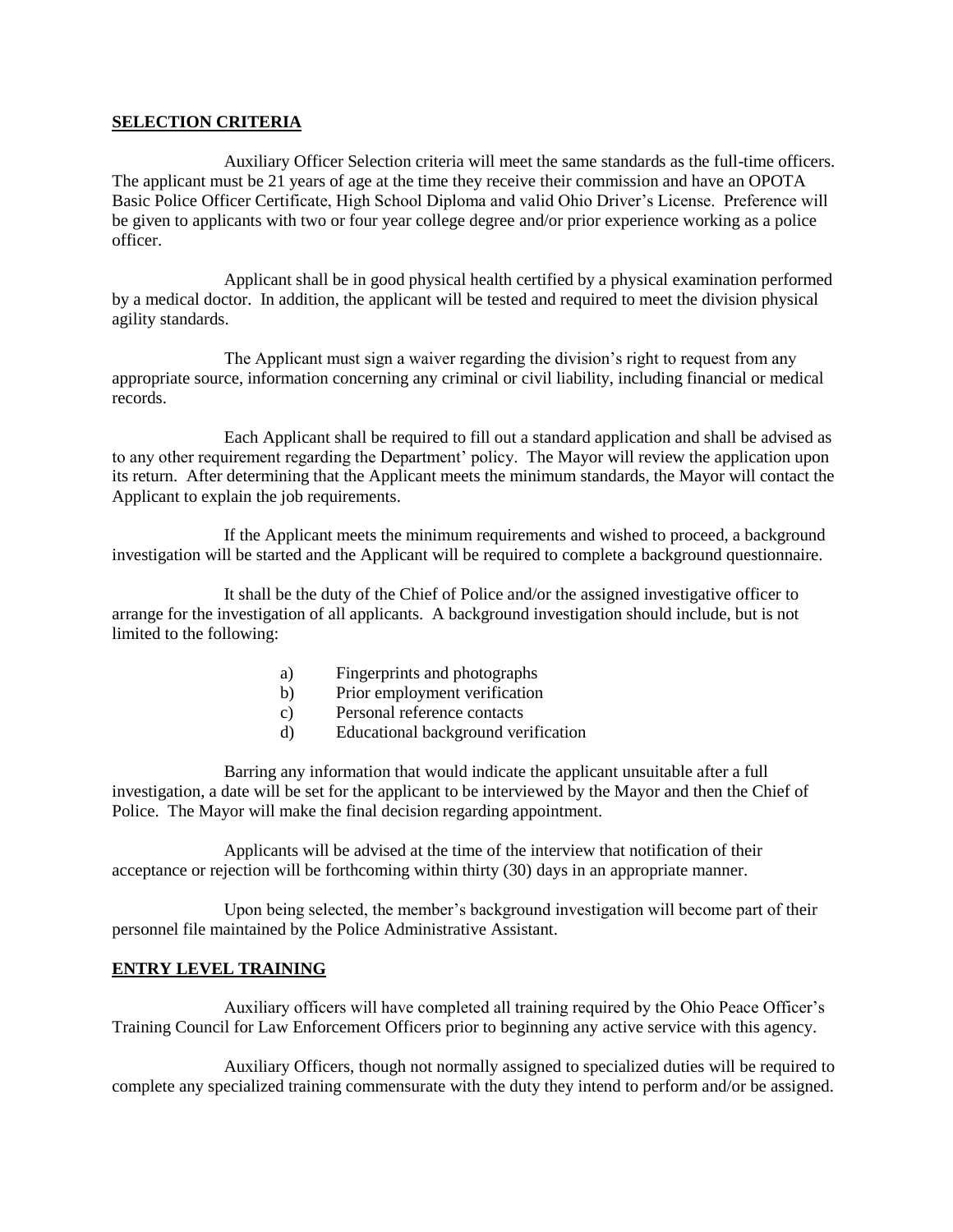This training will conform to standards set forth by the Ohio Peace Officer's Training Council and the standards of the Bentleyville Police Department. The Administrative Assistant to the Chief of Police will maintain files on all Auxiliary Officer documenting that training has been completed.

### **AUTHORIZED STRENGTH**

The Mayor will appoint up to ten (10) Auxiliary Officer to perform the Unit's mission. Members will be required to attend the monthly meetings of the Department and additionally work a minimum of eight (8) hours per week (voluntary time) of approved duty, during the first sixty (60) days after appointment. After the first sixty (60) days, Auxiliary Officers will be required to work a minimum of twelve (12) hours per month (voluntary time) of approved duty. If Auxiliary Officers are assigned approved duty beyond the required voluntary time, they will be paid at the hourly rate of Fourteen Dollars (\$14.00) per hour. Auxiliary Officers shall receive none of the benefits provided for full or part-time members of the department, unless provided by Ordinance.

Auxiliary Officers will be expected to participate in in-service training equivalent to that of a full-time officer. The officer in-charge of training for the Bentleyville Division of Police shall schedule appropriate in-service training for Auxiliary Officers when scheduling training for regular officers.

Nothing in this policy is meant to deter or impede the training officer from scheduling additional specialized training that they feel appropriate and necessary for Auxiliary Officers to perform their obligations to the Auxiliary Police Unit. Auxiliary Officers will be tested for firearm proficiency with the same frequency as the full-time officers. Qualifying scores and standards as prescribed by the Ohio Peace Officer Training Council and adopted by the Division of Police, shall be the same for fulltime and Auxiliary Officers.

### **USE OF FORCE TRAINING**

Use of force training is provided in both basic training and on-going training provided by the Range Officers. Auxiliary Officers will receive the same training as regular officers.

#### **VOILATIONS OF THE RULES AND REGULATIONS**

- 1. Major
	- a) A criminal charge
	- b) Insubordination
	- c) Conduct unbecoming an officer
	- d) Other gross violations of the Rules and Regulations and Department **Policies**
- 2. Minor
	- a) Missing a meeting
	- b) Missing a scheduled duty assessment
	- c) Missing a non-paying assignment or failing to find a replacement

Suspension or discipline of an Auxiliary Officer for mayor offenses or repeated violations or rules, Regulations, guidelines or procedures will be made by the Mayor upon report and recommendation of the Chief of Police. An officer will not be absent himself/herself or be tardy for any scheduled duty. If,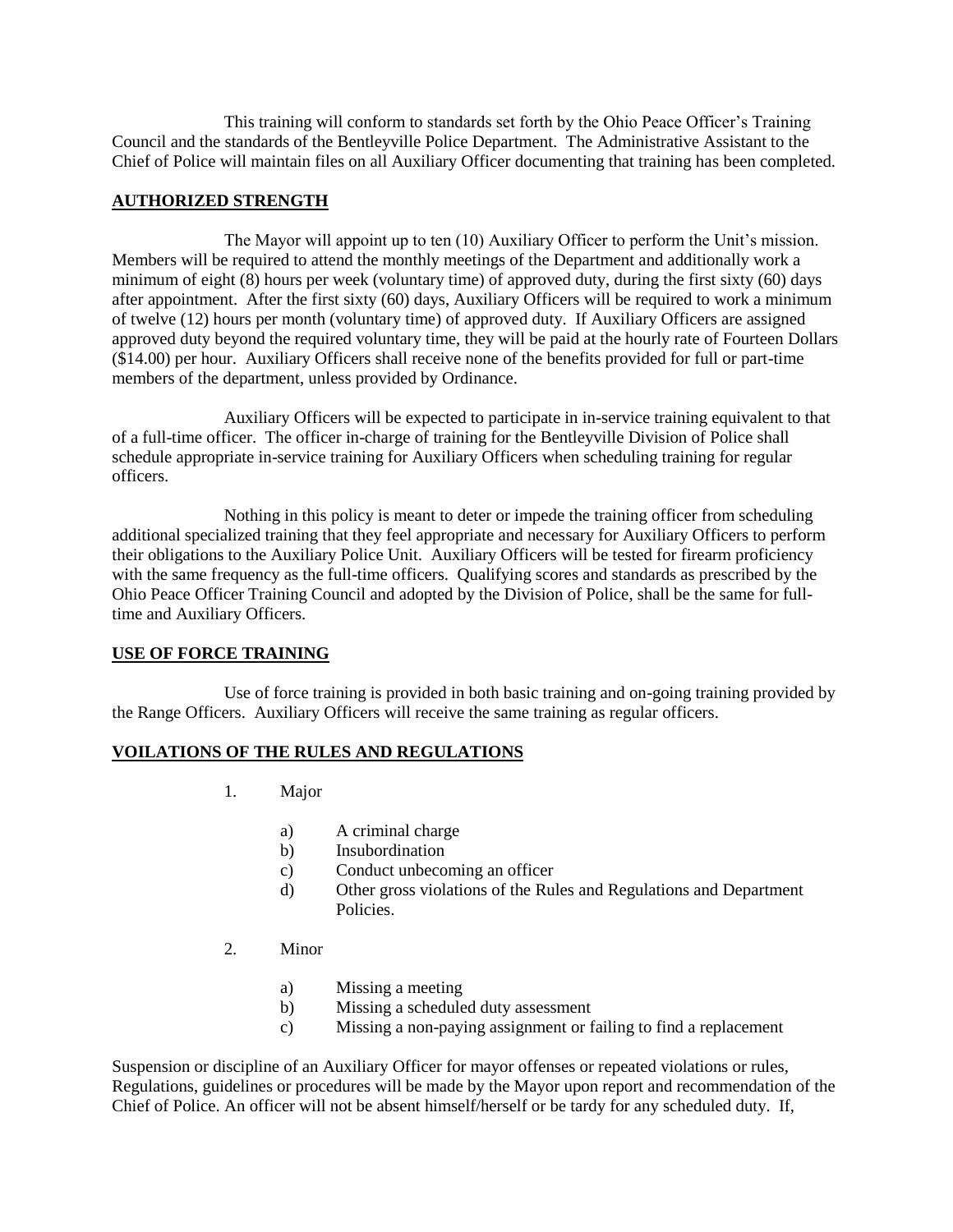because of illness or other unexpected emergency, an officer is unable to report for scheduled duty, the officer will notify the Duty Officer. Notification will be done as soon as possible but no later than two hours prior to the start of their scheduled shift. The Duty Officer upon being notified of the absence will notify the Executive Officer.

An Officer unable to perform the required eight (8) or twelve (12) hours (voluntary time) of duty, because of illness or other hardships, may request a temporary leave of absence. If granted by the officer is temporarily relieved of his/her duty requirements. Temporary leaves of absence will not be granted for a period exceeding six (6) months While on temporary leave of absence the officer will turn in his/her police identification card, badge and department issued property. The Chief of Police will retain possession of the officer's badge and identification card. These items may be release upon the Reserve Officer returning to full duty.

### **DUTIES AND RESPONSIBILITIES**

1. Auxiliary Police Officers shall follow the same Rules, Regulations and Directives as the part-time and full-time officers, pertaining to working off-duty (side jobs) and carrying of concealed weapons off-duty.

2. Auxiliary Police Officers shall be required to contribute eight (8) hours per week (voluntary time) for the first sixty (60) days after appointment and twelve (12) hours per month thereafter, to the patrol schedule.

3. The scheduling of Auxiliary Officers will be based on their status and the manpower needs of the Police Department.

4. Auxiliary Officers shall be assigned their own police unit during their shifts and keep their own activity logs.

## **DUAL COMMISSION**

Auxiliary Officers may not be commissioned by any other State of Local Law Enforcement Agency.

## **PUBLIC LIABILITY PROTECTION**

Auxiliary Officers are provided with public liability protection equal to that provided to the full-time and part-time officer.

### **UNIFORMS**

Other than Auxiliary noted on the badge, uniforms for the Auxiliary Officers shall be the same as for full-time officer. With the exception of badges, patches and identification cards, it will be the responsibility of the Auxiliary Officers to purchase the approved uniform, including service weapons.

Uniforms and equipment purchased by the Auxiliary Officer may be retained by the officer upon their dismissal or resignations. Identification cards, badges and shoulder patches will remain the property of the Village of Bentleyville. Division of Police, and will not be retained by the officer leaving the Unit. Each reserve member shall be issued an identification card. Auxiliary Officers shall not use their card to solicit favors of any type.